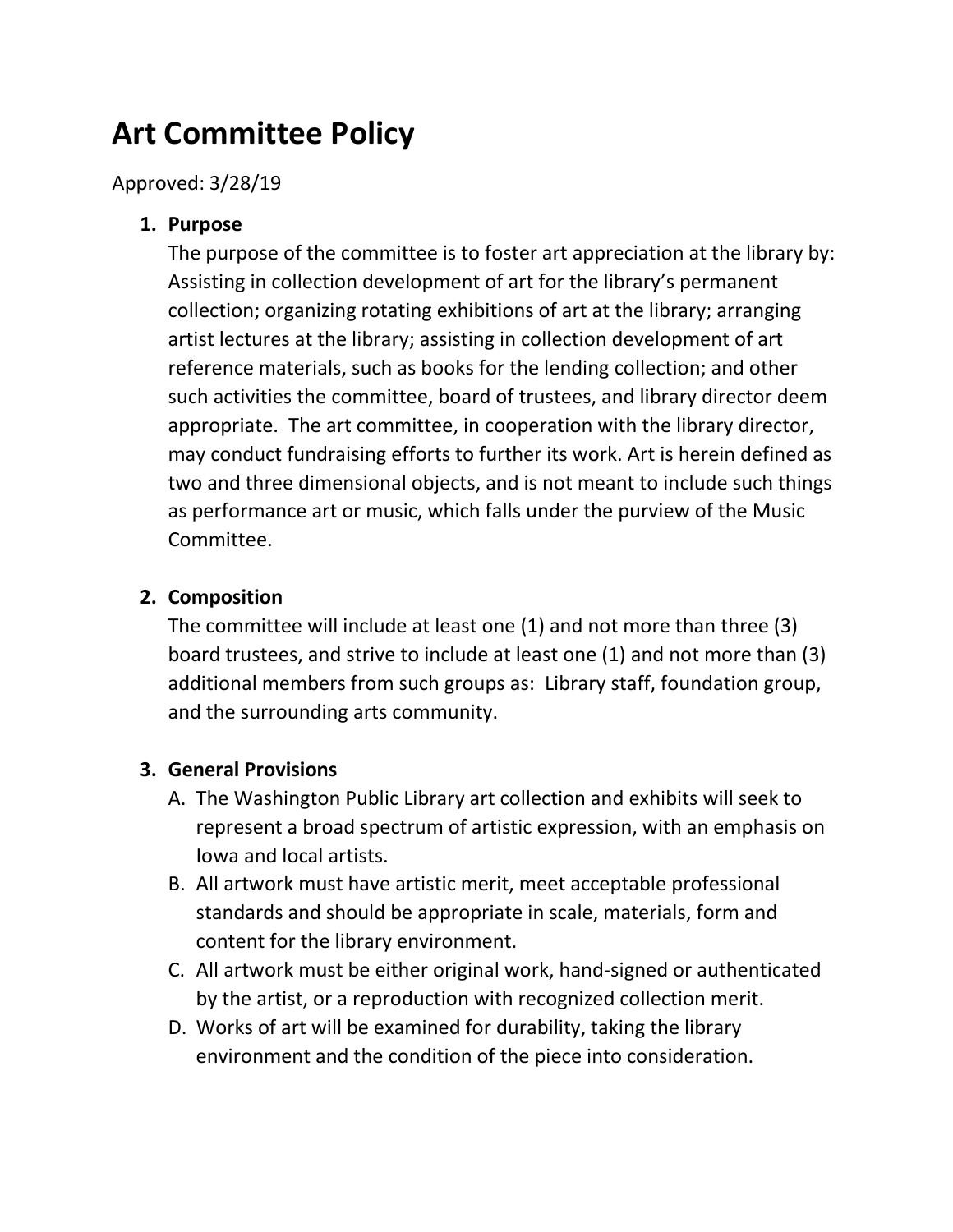Extremely fragile items or those that are potential targets for vandalism are not appropriate for the library setting.

- E. Works will not be selected or accepted that create unsafe conditions or contain other factors that may bear on public liability.
- F. The full board, in its sole discretion, will determine whether to purchase, accept or reject any gift based on recommendations from the committee.

# **4. Exhibitions**

- A. Majority votes of the committee will determine the nature and content of short-term exhibitions. Such work will be solicited and selected according to a plan developed by the committee.
- B. Exhibitors will be required to complete the Exhibit/Display Application.
- C. The exhibitors and the committee will follow all guidelines established in the Exhibit/Display Policy and Agreement.
- D. The frequency, duration, timing, and placement of exhibitions will be determined by the committee.

## **5. Purchases and Gifts**

- A. The committee will be selective in assisting with purchasing art or when offered a donated object. Beside aesthetic qualities, it will take into consideration any security issues, the cost of installation, and the cost of maintaining the work over its lifetime. Initial and ongoing costs for conservation and installation will also be considered.
- B. In the case of gifts or donations, the donor's conditions may affect whether or not the gift will be accepted.
- C. Title to all gifts of art will pass to the Washington Public Library. Except for any special arrangements regarding deaccessioning, gifts to the library remain outright and unrestricted donations to be used according to the sole discretion of the library. Such art works will be used to the best interest of the library and its patrons.
- D. Donors who wish to receive a tax credit are responsible for getting an appraisal. The library will not provide value estimates on gift material.
- E. Artwork that no longer has a relevant place in the library art collection will be deaccessioned and disposed of by a majority vote of the board,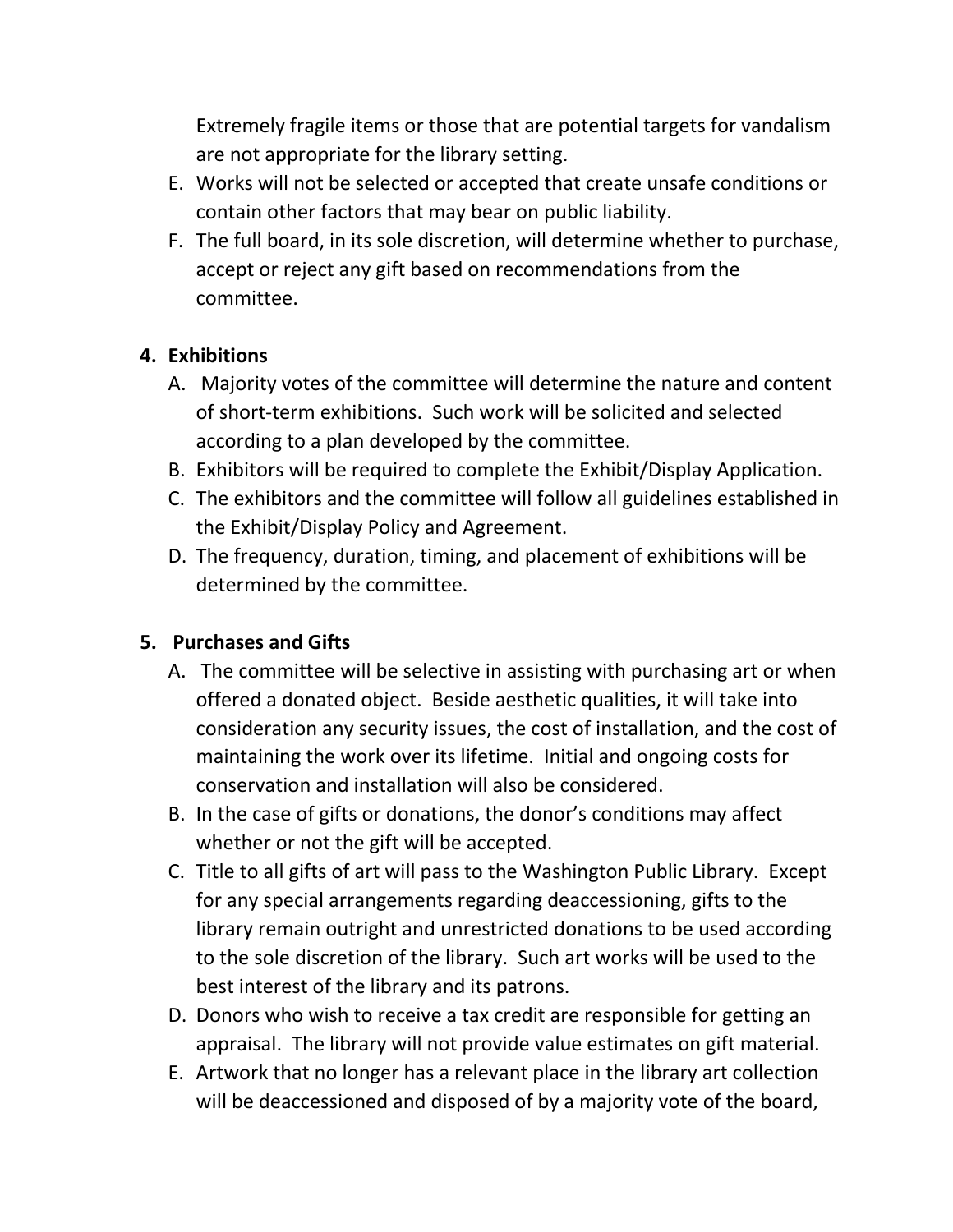upon the recommendation of the committee, director, or in accordance with any special prior agreements with the donor. The priority of any funds received will be to go to further the library's art program.

# **6. Complaints**

From time-to-time questions, concerns, or complaints may be voiced by the public regarding works of art they see on display at the library. These will be addressed in the following manner.

- A. An effort shall be made to explain to the person who issues the complaint why that particular work is on display at the library; its artistic merit, and its relevance to the library and the community it serves. A statement from the artist or the committee may be sought by the director, and provided to the complainant.
- B. The complainant will be provided the opportunity to complete a Request for Reconsideration of an Exhibit or Exhibited Item. This will be forwarded to the committee.
- C. Until the committee meets to vote on whether to remove the item from the library, it shall remain on display.
- D. The complainant shall be informed of the committee's decision as soon as possible.
- E. If the complainant shall be informed of the committee's decision as soon as possible.
- F. The board of trustees shall then consider the appeal and vote to uphold or overturn the decision of the committee, in compliance with all rules and policies governing the operation of the board and its meetings.
- G. The director and/or committee may, with the permission of the complainant, who may request anonymity, use the complaint as an opportunity to have a public discussion about the issue(s) raised.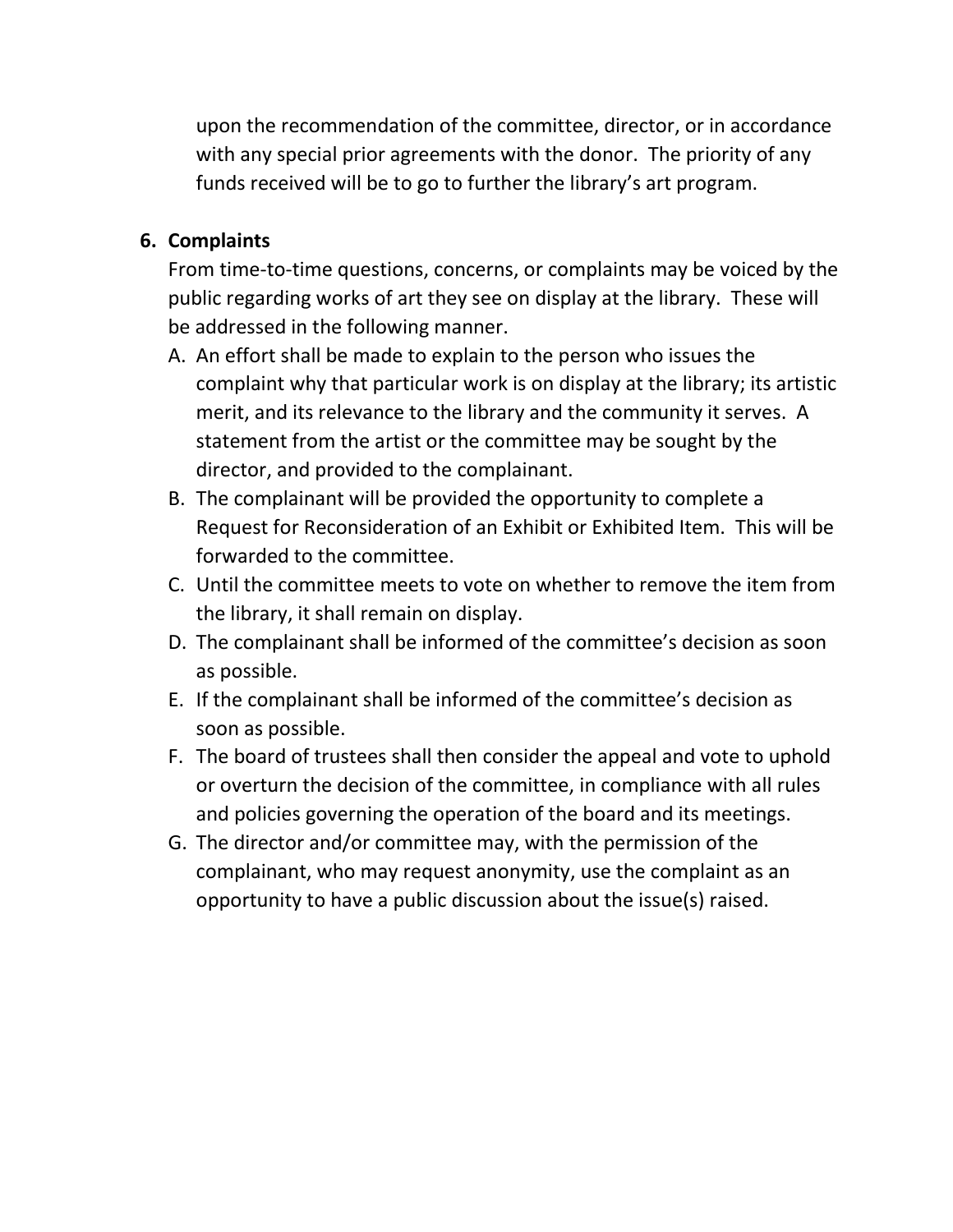#### **Washington Free Public Library**

## **115 W. Washington**

## **Washsington, IA. 52353-2035**

## **319-653-2726**

#### **Exhibit Agreement**

Individuals and groups are encouraged to inquire about using exhibit spaces at the Washington Public Library for educational, cultural, charitable, governmental, and civic purposes. Spaces are available to the public on an equitable basis.

The following guidelines are given:

- 1. Exhibits shall be displayed for a time not to exceed 1 month. Individuals and organizations may request space once per calendar year.
- 2. All exhibits must be scheduled through the Adult Services Librarian, the Art Committee, and the Library Director.
- 3. Exhibitors are responsible for the timely installation and removal of their displays. The library does not provide storage space or special furnishings for displays.
- 4. The library will not be responsible for staffing/supervising an exhibit.
- 5. The Helen Wilson Gallery is designed for wall-hung displays only. The Foyer Display Case can accommodate both shelf and wall-hung items. Approved hanging materials will be provided by the staff.
- 6. The library will not be responsible for any materials lost or damaged during an exhibit. Exhibitors do so at their own risk.
- 7. Library-related exhibits will be given priority.
- 8. The use of library space to provide an exhibit for an individual or group does not constitute an endorsement of that individual or group's politics or beliefs.
- 9. The library's exhibit spaces are for display only and not retail. Exhibitors will not mention sales on any pieces or in any literature or promotion of the exhibit. However, exhibits may include information about the artist/exhibitor including contact information.
- 10.Exhibitors will be solely responsible for any promotion of the display. Exhibitors agree not to imply endorsements in promotions leading up